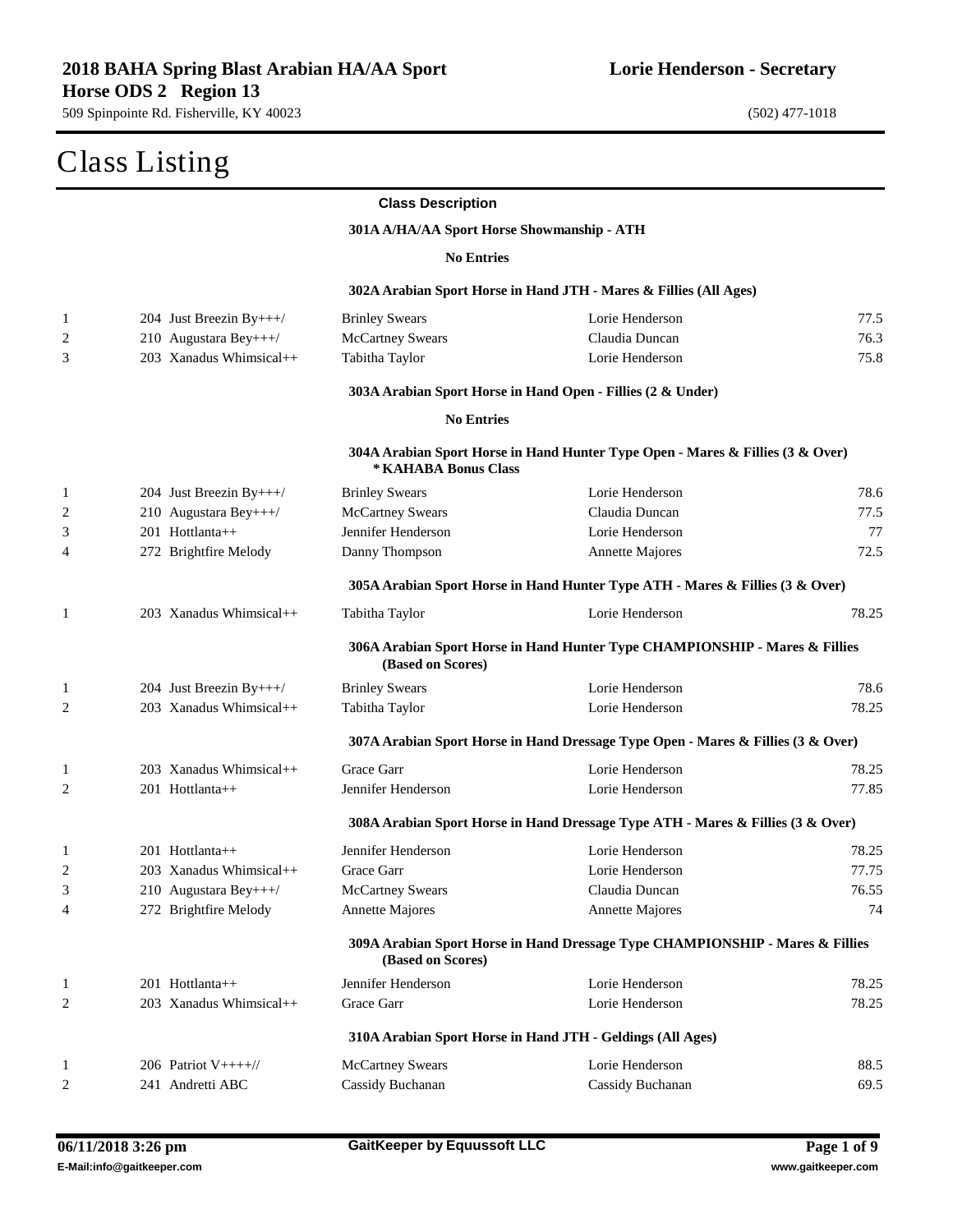|                |                           | <b>Class Description</b> |                                                                               |       |
|----------------|---------------------------|--------------------------|-------------------------------------------------------------------------------|-------|
|                |                           |                          | 311A Arabian Sport Horse in Hand Open- Geldings (2 & Under)                   |       |
| 1              | 207 Interstellar          | Jennifer Henderson       | Jennifer Henderson                                                            | 79    |
|                |                           |                          | 312A Arabian Sport Horse in Hand Hunter Type Open- Geldings (3 & Over) KAHABA |       |
|                |                           | * Bonus Class            |                                                                               |       |
| $\mathbf{1}$   | 216 Rodeo Road            | Carisa Patterson         | Jennifer Tucker                                                               | 79.5  |
| 2              | $208$ Tazzer+++/          | Jennifer Henderson       | Jennifer Henderson                                                            | 78.8  |
| 3              | 230 Ttotally Awesome+     | Jenese Briegel           | Jenese Briegel                                                                | 78.3  |
| 4              | 229 Iron Patriot          | Sarah Hendricks          | Sarah Hendricks                                                               | 76.5  |
| 5              | 268 Shatons Spirit        | Elise Goff               | Elise Goff                                                                    | 73.05 |
| 6              | 215 Shadow Of The Eclipse | Carisa Patterson         | Carisa Patterson                                                              | 73    |
| 7              | 209 Get Rhythm HW         | Lorie Henderson          | Julian McPeak                                                                 | 72.5  |
|                |                           |                          | 313A Arabian Sport Horse in Hand Hunter Type ATH- Geldings (3 & Over)         |       |
| $\mathbf{1}$   | 206 Patriot $V_{++++}/$   | <b>McCartney Swears</b>  | Lorie Henderson                                                               | 79.8  |
| $\overline{c}$ | 230 Ttotally Awesome+     | Jenese Briegel           | Jenese Briegel                                                                | 79    |
| 3              | 215 Shadow Of The Eclipse | Carisa Patterson         | Carisa Patterson                                                              | 78.55 |
| 4              | 229 Iron Patriot          | Sarah Hendricks          | Sarah Hendricks                                                               | 77.2  |
| 5              | 216 Rodeo Road            | Carisa Patterson         | Jennifer Tucker                                                               | 77    |
|                |                           | on Scores)               | 314A Arabian Sport Horse in Hand Hunter Type CHAMPIONSHIP- Geldings (Based    |       |
| $\mathbf{1}$   | 206 Patriot $V++++$       | <b>McCartney Swears</b>  | Lorie Henderson                                                               | 88.5  |
| 2              | 216 Rodeo Road            | Carisa Patterson         | Jennifer Tucker                                                               | 79.5  |
|                |                           |                          | 315A Arabian Sport Horse in Hand Dressage Type Open- Geldings (3 & Over)      |       |
| 1              | 206 Patriot $V_{++++}/$   | Lorie Henderson          | Lorie Henderson                                                               | 79.2  |
| 2              | 230 Ttotally Awesome+     | Jenese Briegel           | Jenese Briegel                                                                | 79.1  |
| 3              | 216 Rodeo Road            | Carisa Patterson         | Jennifer Tucker                                                               | 78.75 |
| 4              | 215 Shadow Of The Eclipse | Carisa Patterson         | Carisa Patterson                                                              | 78.7  |
| 5              | 213 Brando V              | <b>Brinley Swears</b>    | Lorie Henderson                                                               | 77.6  |
| 6              | 229 Iron Patriot          | Sarah Hendricks          | Sarah Hendricks                                                               | 77.4  |
|                | 209 Get Rhythm HW         | Lorie Henderson          | Julian McPeak                                                                 | 71    |
|                | 232 SAA Illumination      | Carrie Britt             | Carrie Britt                                                                  | 76.8  |
|                |                           |                          | 316A Arabian Sport Horse in Hand Dressage Type ATH- Geldings (3 & Over)       |       |
| $\mathbf{1}$   | 216 Rodeo Road            | Carisa Patterson         | Jennifer Tucker                                                               | 79.5  |
| 2              | $208$ Tazzer+++/          | Jennifer Henderson       | Jennifer Henderson                                                            | 78.5  |
| 3              | 232 SAA Illumination      | Carrie Britt             | Carrie Britt                                                                  | 77.6  |
| 4              | 230 Ttotally Awesome+     | Jenese Briegel           | Jenese Briegel                                                                | 77.3  |
| 5              | 229 Iron Patriot          | Sarah Hendricks          | Sarah Hendricks                                                               | 77.2  |
| 6              | 215 Shadow Of The Eclipse | Carisa Patterson         | Carisa Patterson                                                              | 76.8  |
| 7              | 213 Brando V              | <b>Brinley Swears</b>    | Lorie Henderson                                                               | 76.7  |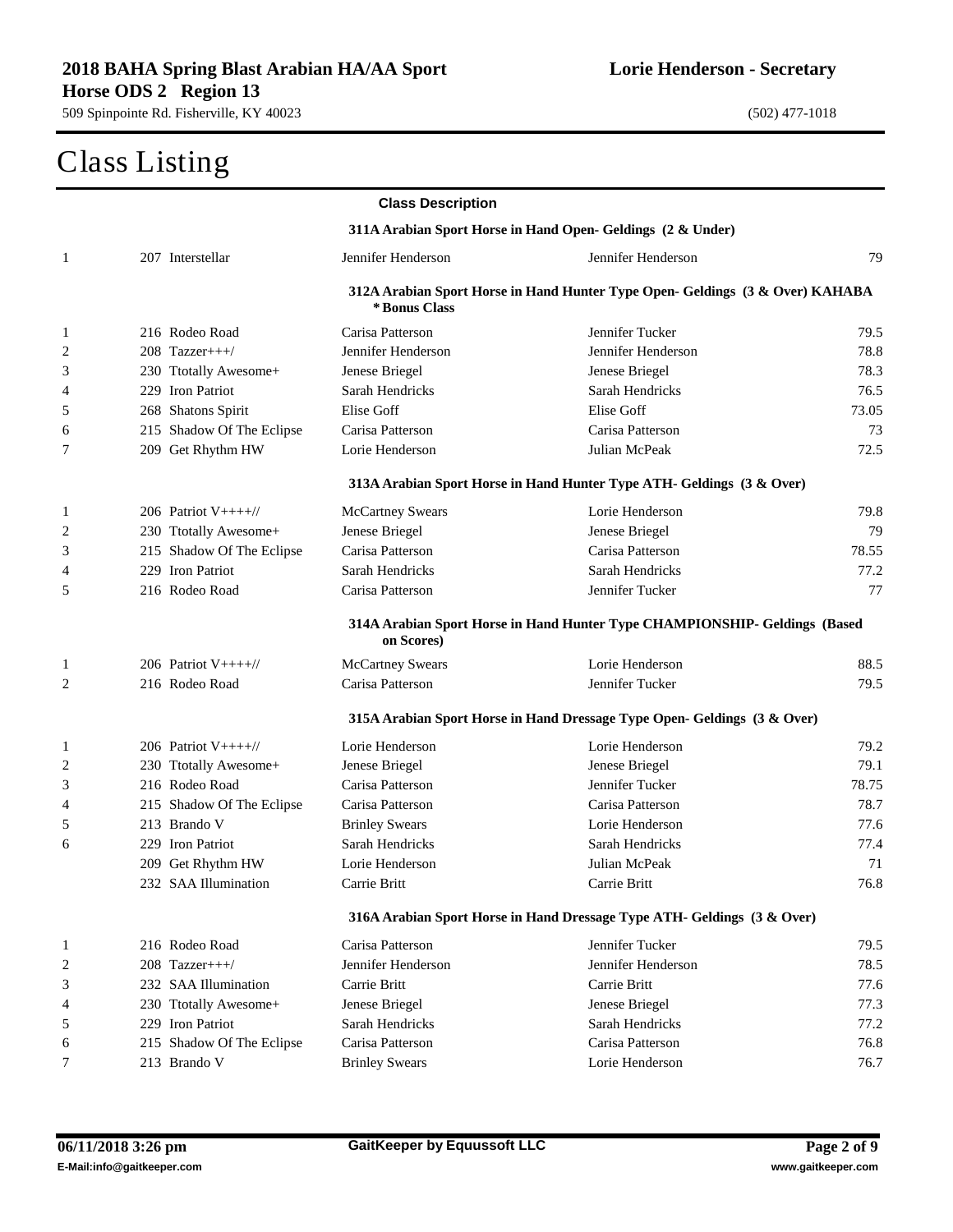# Class Listing

|              |                            | <b>Class Description</b> |                                                                                 |      |
|--------------|----------------------------|--------------------------|---------------------------------------------------------------------------------|------|
|              |                            | on Scoresr)              | 317A Arabian Sport Horse in Hand Dressage Type CHAMPIONSHIP- Geldings (Based    |      |
| $\mathbf{1}$ | 206 Patriot $V_{++++}/$    | Lorie Henderson          | Lorie Henderson                                                                 | 79.5 |
| 2            | 216 Rodeo Road             | Carisa Patterson         | Jennifer Tucker                                                                 | 79.5 |
|              |                            |                          | 318A Arabian Sport Horse in Hand Open- Colts (2 & Under)                        |      |
| 1            | 403 Namaro Ziyad           | Danny Thompson           | Namaro Arabians                                                                 | 75.4 |
|              |                            |                          | 319A Arabian Sport Horse in Hand Hunter Type Open- Colts/Stallions (3 & Over)   |      |
|              |                            | <b>No Entries</b>        |                                                                                 |      |
|              |                            |                          | 320A Arabian Sport Horse in Hand Hunter Type ATH- Colts/Stallions (3 & Over)    |      |
| $\mathbf{1}$ | 202 Diamonds Afire+++/     | Jennifer Henderson       | Lorie Henderson                                                                 | 79.5 |
|              |                            | (Based on Scoresr)       | 321A Arabian Sport Horse in Hand Hunter Type CHAMPIONSHIP- Colts/Stallions      |      |
| $\mathbf{1}$ | $202$ Diamonds Afire+++/   | Jennifer Henderson       | Lorie Henderson                                                                 | 79.5 |
| 2            | 403 Namaro Ziyad           | Danny Thompson           | Namaro Arabians                                                                 | 75.4 |
|              |                            |                          | 322A Arabian Sport Horse in Hand Dressage Type Open- Colts/Stallions (3 & Over) |      |
|              |                            | <b>No Entries</b>        |                                                                                 |      |
|              |                            |                          | 323A Arabian Sport Horse in Hand Dressage Type ATH- Colts/Stallions (3 & Over)  |      |
| $\mathbf{1}$ | 202 Diamonds Afire+++/     | Jennifer Henderson       | Lorie Henderson                                                                 | 80.7 |
|              |                            | (Based on Scores)        | 324A Arabian Sport Horse in Hand Dressage Type CHAMPIONSHIP- Colts/Stallions    |      |
| 1            | 202 Diamonds Afire+++/     | Jennifer Henderson       | Lorie Henderson                                                                 | 80.7 |
|              |                            |                          | 325A HA/AA Sport Horse in Hand JTH- Mare & Fillies (All Ages)                   |      |
| 1            | 269 Afair Belle            | Elise Goff               | Elise Goff                                                                      | 76.1 |
|              |                            |                          | 326A HA/AA Sport Horse in Hand Open- Fillies (2 & Under)                        |      |
|              |                            | <b>No Entries</b>        |                                                                                 |      |
|              |                            |                          | 327A HA/AA Sport Horse in Hand Hunter Type Open- Mares & Fillies (3 & Over)     |      |
| $\mathbf{1}$ | 223 Written In The Stars   | Caitlyn Lauer            | Caitlyn Lauer                                                                   | 79.6 |
| 2            | 238 Nickii                 | Jennifer Lewis           | Jennifer Lewis                                                                  | 75.1 |
|              |                            |                          | 328A HA/AA Sport Horse in Hand Hunter Type ATH Mares & Fillies (3 & Over)       |      |
| $\mathbf{1}$ | 223 Written In The Stars   | Caitlyn Lauer            | Caitlyn Lauer                                                                   | 80.1 |
| 2            | 238 Nickii                 | Jennifer Lewis           | Jennifer Lewis                                                                  | 76.1 |
| 3            | 255 Desperado's Nite Angel | Jill Robinson Bailey     | Jill Robinson Bailey                                                            | 75.8 |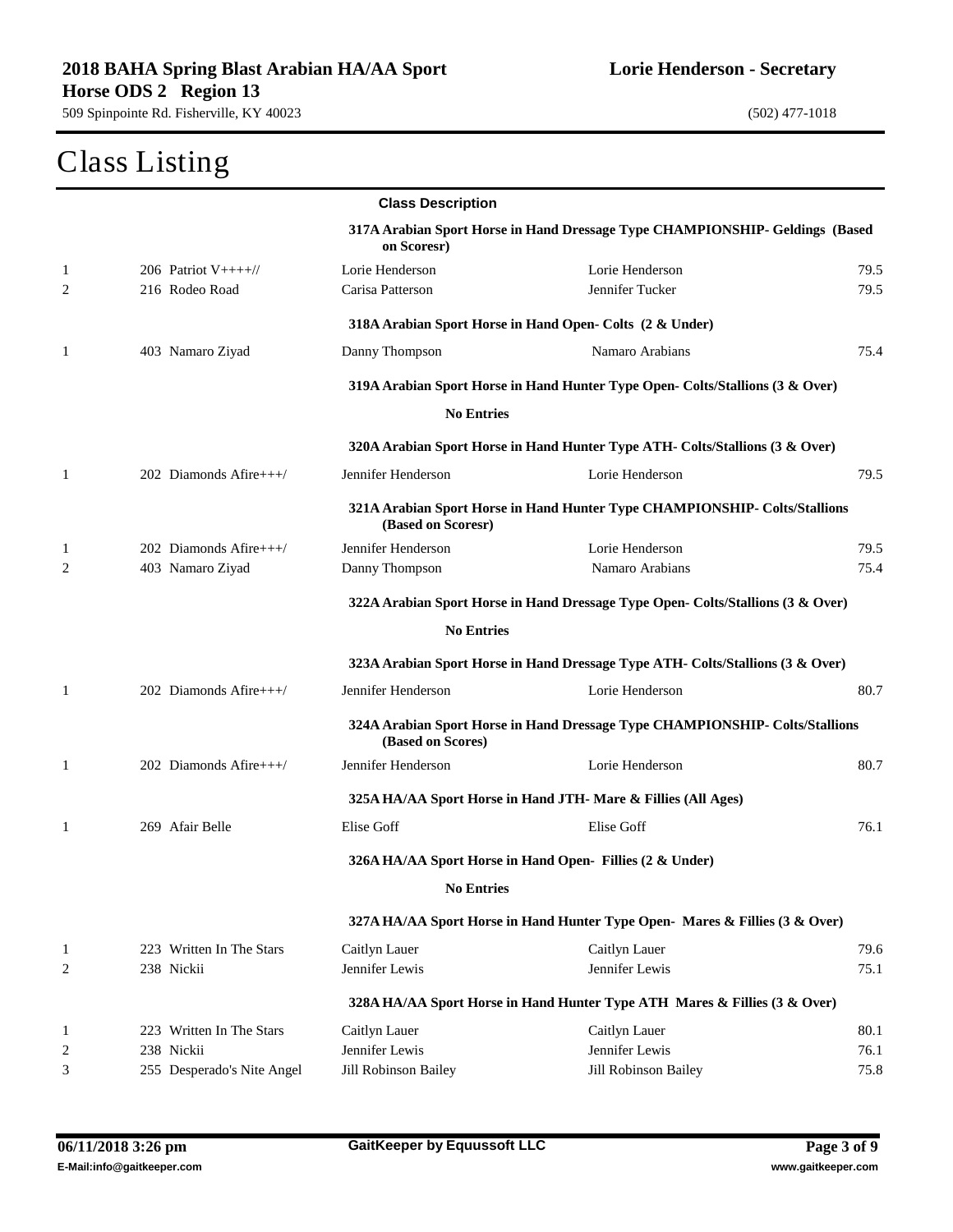## Class Listing

|              |                            | <b>Class Description</b> |                                                                               |      |
|--------------|----------------------------|--------------------------|-------------------------------------------------------------------------------|------|
|              |                            | (Based on Scores)        | 329A HA/AA Sport Horse in Hand Hunter Type CHAMPIONSHIP- Mares & Fillies      |      |
| 1            | 223 Written In The Stars   | Caitlyn Lauer            | Caitlyn Lauer                                                                 | 80.1 |
| 2            | 238 Nickii                 | Jennifer Lewis           | Jennifer Lewis                                                                | 76.1 |
|              |                            |                          | 330A HA/AA Sport Horse in Hand Dressage Type Open- Mares & Fillies (3 & Over) |      |
| 1            | 223 Written In The Stars   | Caitlyn Lauer            | Caitlyn Lauer                                                                 | 78.4 |
| 2            | 238 Nickii                 | Jennifer Lewis           | Jennifer Lewis                                                                | 77.1 |
|              |                            |                          | 331A HA/AA Sport Horse in Hand Dressage Type ATH- Mares & Fillies (3 & Over)  |      |
| 1            | 223 Written In The Stars   | Caitlyn Lauer            | Caitlyn Lauer                                                                 | 78.1 |
| 2            | 238 Nickii                 | Jennifer Lewis           | Jennifer Lewis                                                                | 77.4 |
| 3            | 255 Desperado's Nite Angel | Jill Robinson Bailey     | Jill Robinson Bailey                                                          | 77.4 |
| 4            | 222 SRC Laurel Bay         | <b>Emily Howser</b>      | <b>Emily Howser</b>                                                           | 76.3 |
|              |                            | (Based on Scores)        | 332A HA/AA Sport Horse in Hand Dressage Type CHAMPIONSHIP- Mares & Fillies    |      |
| 1            | 223 Written In The Stars   | Caitlyn Lauer            | Caitlyn Lauer                                                                 | 78.4 |
| 2            | 238 Nickii                 | Jennifer Lewis           | Jennifer Lewis                                                                | 77.4 |
|              |                            |                          | 333A HA/AA Sport Horse in Hand JTH Geldings (All Ages)                        |      |
| 1            | 205 Monster Truck          | <b>McCartney Swears</b>  | Lorie Henderson                                                               | 76   |
|              |                            |                          | 334A HA/AA Sport Horse in Hand Open- Geldings (2 & Under)                     |      |
| 1            | 212 Dancing at Midnight    | Lorie Henderson          | Lorie Henderson                                                               | 76.1 |
|              |                            |                          | 335A HA/AA Sport Horse in Hand Hunter Type Open- Geldings (3 & Over)          |      |
| $\mathbf{1}$ | 261 Lite Em Up             | David Cusac              | Christina Kampman                                                             | 77   |
|              |                            |                          | 336A HA/AA Sport Horse in Hand Hunter Type ATH- Geldings (3 & Over)           |      |
| 1            | 261 Lite Em Up             | Christina Kampman        | Christina Kampman                                                             | 77.2 |
| 2            | 221 Anda Beat Goz On       | Dana Callaway            | Dana Callaway                                                                 | 76.7 |
| 3            | 254 High Voltage Overload  | Jill Robinson Bailey     | Jill Robinson Bailey                                                          | 76.2 |
|              |                            | Scores)                  | 337A HA/AA Sport Horse in Hand Hunter Type CHAMPIONSHIP Geldings (Based on    |      |
| 1            | 261 Lite Em Up             | David Cusac              | Christina Kampman                                                             | 77   |
| 2            | 221 Anda Beat Goz On       | Dana Callaway            | Dana Callaway                                                                 | 76.7 |
| 3            | 212 Dancing at Midnight    | Lorie Henderson          | Lorie Henderson                                                               | 76.1 |
|              |                            |                          | 338A HA/AA Sport Horse in Hand Dressage Type Open- Geldings (3 & Over)        |      |
| 1            | 261 Lite Em Up             | David Cusac              | Christina Kampman                                                             | 77.1 |
| 2            | 205 Monster Truck          | <b>McCartney Swears</b>  | Lorie Henderson                                                               | 77   |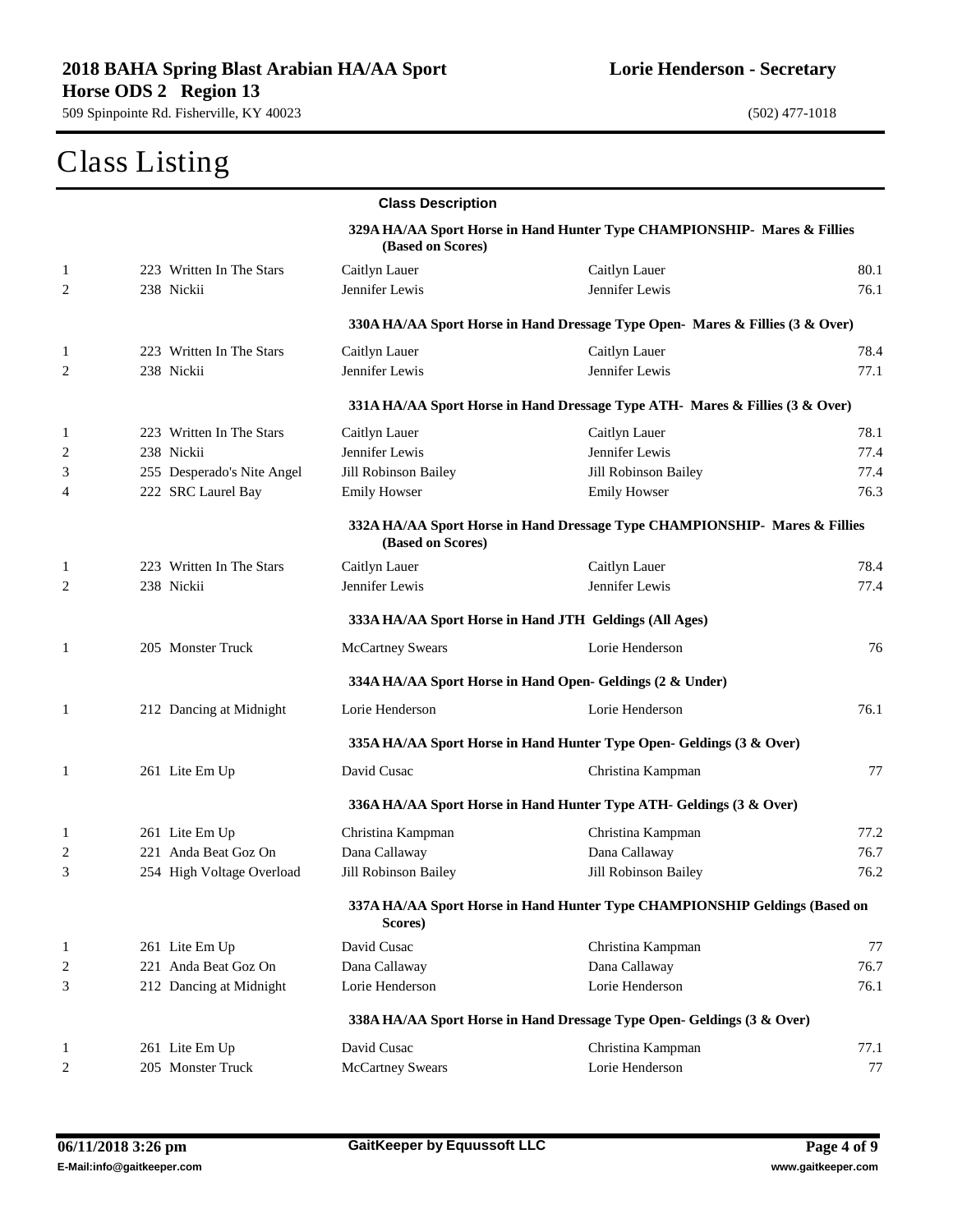### Class Listing

|                |                           | <b>Class Description</b>                     |                                                                                  |      |
|----------------|---------------------------|----------------------------------------------|----------------------------------------------------------------------------------|------|
|                |                           |                                              | 339A HA/AA Sport Horse in Hand Dressage Type ATH- Geldings (3 & Over)            |      |
| $\mathbf{1}$   | 254 High Voltage Overload | Jill Robinson Bailey                         | Jill Robinson Bailey                                                             | 78.3 |
| 2              | 261 Lite Em Up            | Christina Kampman                            | Christina Kampman                                                                | 78.1 |
| 3              | 221 Anda Beat Goz On      | Dana Callaway                                | Dana Callaway                                                                    | 77.2 |
|                |                           | Over)                                        | 340A HA/AA Sport Horse in Hand Dressage Type CHAMPIONSHIP- Geldings (3 &         |      |
| $\mathbf{1}$   | 254 High Voltage Overload | Jill Robinson Bailey                         | Jill Robinson Bailey                                                             | 78.3 |
| 2              | 261 Lite Em Up            | David Cusac                                  | Christina Kampman                                                                | 78.1 |
| 3              | 221 Anda Beat Goz On      | Dana Callaway                                | Dana Callaway                                                                    | 77.2 |
|                |                           |                                              | 341A HA/AA Sport Horse in Hand Open - Colts (2 & Under)                          |      |
|                |                           | <b>No Entries</b>                            |                                                                                  |      |
|                |                           |                                              | 342A HA/AA Sport Horse in Hand Hunter Type Open - Colts & Stallions (3 & Over)   |      |
| 1              | 227 SAX Gold Dust         | Danny Thompson                               | Donna Lassanke                                                                   | 75.3 |
|                |                           |                                              | 343A HA/AA Sport Horse in Hand Hunter Type ATH - Colts & Stallions (3 & Over)    |      |
|                |                           | <b>No Entries</b>                            |                                                                                  |      |
|                |                           | (3 & Qver)                                   | 344A HA/AA Sport Horse in Hand Hunter Type CHAMPIONSHIP - Colts & Stallions      |      |
|                |                           | <b>No Entries</b>                            |                                                                                  |      |
|                |                           |                                              | 345A HA/AA Sport Horse in Hand Dressage Type Open - Colts & Stallions (3 & Over) |      |
|                |                           | <b>No Entries</b>                            |                                                                                  |      |
|                |                           |                                              | 346A HA/AA Sport Horse in Hand Dressage Type ATH - Colts & Stallions (3 & Over)  |      |
|                |                           | <b>No Entries</b>                            |                                                                                  |      |
|                |                           | (Based on Scores)                            | 347A HA/AA Sport Horse in Hand Dressage Type CHAMPIONSHIP - Colts & Stallions    |      |
|                |                           | <b>No Entries</b>                            |                                                                                  |      |
|                |                           |                                              | 348A A/HA/AA Sport Horse in Hand 2 Yr Old SUPREME CHAMPION                       |      |
| $\mathbf{1}$   | 207 Interstellar          | Jennifer Henderson                           | Jennifer Henderson                                                               |      |
|                |                           |                                              | 349A A/HA/AA Sport Horse in Hand SUPREME CHAMPON                                 |      |
| $\mathbf{1}$   | 204 Just Breezin By+++/   | <b>Brinley Swears</b>                        | Lorie Henderson                                                                  |      |
|                |                           | 350A Arabian Sport Horse Under Saddle - Open |                                                                                  |      |
| $\mathbf{1}$   | 211 Kentucky Moonshyne+   | Holly Kratzenberg                            | Holly Kratzenberg                                                                |      |
| $\overline{c}$ | 206 Patriot $V+++/$       | Lorie Henderson                              | Lorie Henderson                                                                  |      |
| 3              | 260 TL Lonestar++++//     | <b>Bethany Edwards</b>                       | <b>Bethany Edwards</b>                                                           |      |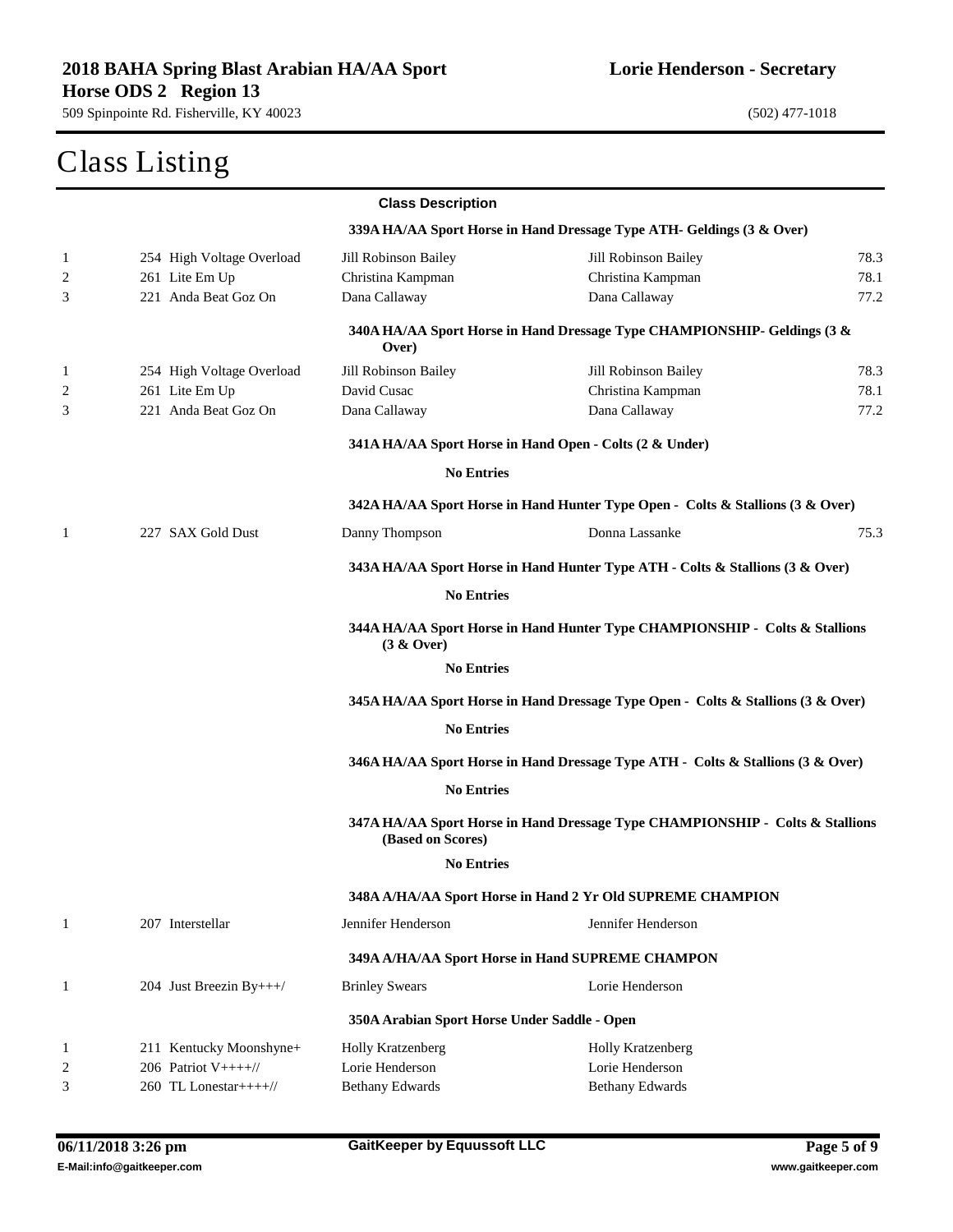|                |                           | <b>Class Description</b>                             |                                                 |
|----------------|---------------------------|------------------------------------------------------|-------------------------------------------------|
|                |                           | 351A HA/AA Sport Horse Under Saddle - Open           |                                                 |
| $\mathbf{1}$   | 225 Hidalgo WP            | <b>Emily Barker</b>                                  | <b>Emily Barker</b>                             |
| 2              | 222 SRC Laurel Bay        | <b>Emily Howser</b>                                  | <b>Emily Howser</b>                             |
| 3              | 259 SRC Kiss Me Goodnight | <b>Bethany Edwards</b>                               | Carmela or Aundrea Ryan-Thompson,<br>RyanTipton |
| 4              | 236 Granville Norton      | Sarah Grossi                                         | Sarah Grossi                                    |
|                |                           | 352A Arabian Sport Horse Under Saddle - ATR          |                                                 |
| $\mathbf{1}$   | 204 Just Breezin By+++/   | <b>Brinley Swears</b>                                | Lorie Henderson                                 |
| $\overline{2}$ | 201 Hottlanta++           | Jennifer Henderson                                   | Lorie Henderson                                 |
| 3              | 266 KP Fames Fortune      | Deneb Thompson                                       | Danny Thompson                                  |
| 4              | 211 Kentucky Moonshyne+   | Holly Kratzenberg                                    | Holly Kratzenberg                               |
| 5              | 203 Xanadus Whimsical++   | Tabitha Taylor                                       | Lorie Henderson                                 |
|                |                           | 353A HA/AA Sport Horse Under Saddle - ATR            |                                                 |
| 1              | 225 Hidalgo WP            | <b>Emily Barker</b>                                  | <b>Emily Barker</b>                             |
| 2              | 222 SRC Laurel Bay        | <b>Emily Howser</b>                                  | <b>Emily Howser</b>                             |
| 3              | 236 Granville Norton      | Sarah Grossi                                         | Sarah Grossi                                    |
|                |                           | 354A Arabian Sport Horse Under Saddle - Junior Horse |                                                 |
| $\mathbf{1}$   | 209 Get Rhythm HW         | Lorie Henderson                                      | Julian McPeak                                   |
| 2              | 272 Brightfire Melody     | Elise Goff                                           | <b>Annette Majores</b>                          |
|                |                           | 355A H/A/AA Sport Horse Under Saddle - Junior Horse  |                                                 |
| 1              | 261 Lite Em Up            | David Cusac                                          | Christina Kampman                               |
| 2              | 270 Aston Marwan ABC      | Marsha Watts                                         | Marsha Watts                                    |
|                |                           | 356A Arabian Sport Horse Under Saddle - JTR          |                                                 |
| 1              | 206 Patriot $V+++/$       | <b>Brinley Swears</b>                                | Lorie Henderson                                 |
| 2              | 210 Augustara Bey+++/     | <b>McCartney Swears</b>                              | Claudia Duncan                                  |
| 3              | 260 TL Lonestar++++//     | Dallas Bonnett                                       | <b>Bethany Edwards</b>                          |
| 4              | 203 Xanadus Whimsical++   | Grace Garr                                           | Lorie Henderson                                 |
|                |                           | 357A HA/AA Sport Horse Under Saddle - JTR            |                                                 |
| 1              | 270 Aston Marwan ABC      | Marsha Watts                                         | Marsha Watts                                    |
|                |                           | 358A Arabian Sport Horse Under Saddle - Novice Horse |                                                 |
| $\mathbf{1}$   | 209 Get Rhythm HW         | Lorie Henderson                                      | Julian McPeak                                   |
| 2              | 272 Brightfire Melody     | Elise Goff                                           | <b>Annette Majores</b>                          |
|                |                           | 359A HA/AA Sport Horse Under Saddle - Novice Horse   |                                                 |
| $\mathbf{1}$   | 259 SRC Kiss Me Goodnight | Natacha Lesburgueres                                 | Carmela or Aundrea Ryan-Thompson,<br>RyanTipton |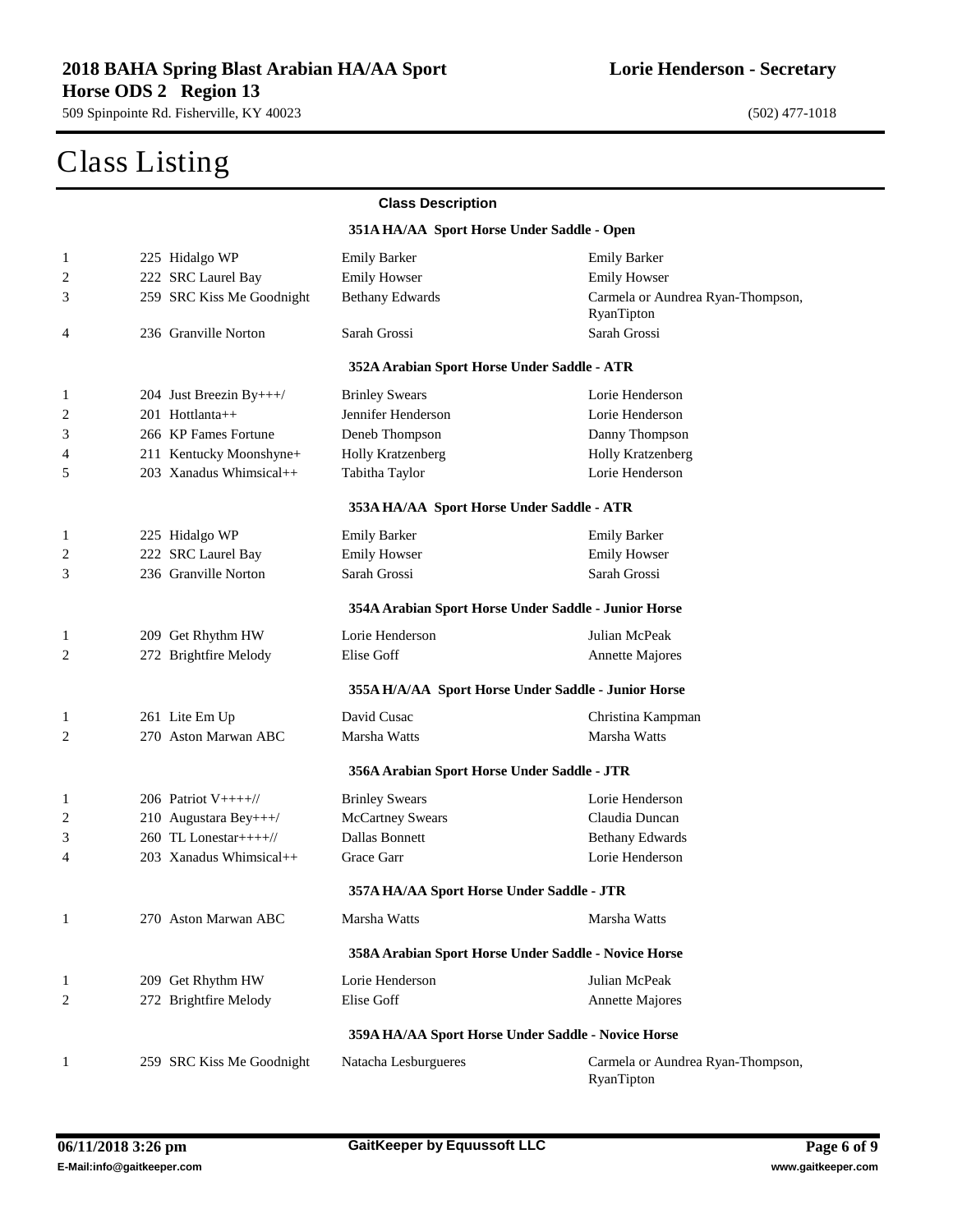|              | $\sum_{i=1}^{n}$                         |                                                   |                                                                          |
|--------------|------------------------------------------|---------------------------------------------------|--------------------------------------------------------------------------|
|              |                                          | <b>Class Description</b>                          |                                                                          |
|              |                                          |                                                   | 360A A/HA/AA Sport Horse Under Saddle Walk Trot-10 & Under               |
| 1            | 239 Trinity Jalfreza                     | Madeleine Hofmeyer                                | Kimberly Hofmeyer                                                        |
| 2            | 258 Alada Lena+//                        | Darrien Morris                                    | Adrienne Hancock-Leong                                                   |
| 3            | $260$ TL Lonestar++++//                  | Kori Brown                                        | <b>Bethany Edwards</b>                                                   |
|              |                                          |                                                   | 361A A/HA/AA Sport Horse Under Saddle Walk Trot- 10 & Under CHAMPIONSHIP |
| $\mathbf{1}$ | 239 Trinity Jalfreza                     | Madeleine Hofmeyer                                | Kimberly Hofmeyer                                                        |
| 2            | 258 Alada Lena+//                        | Darrien Morris                                    | Adrienne Hancock-Leong                                                   |
| 3            | $260$ TL Lonestar++++//                  | Kori Brown                                        | <b>Bethany Edwards</b>                                                   |
|              |                                          | 362A Arabian Sport Horse Under Saddle - AOTR      |                                                                          |
| 1            | 201 Hottlanta++                          | Jennifer Henderson                                | Lorie Henderson                                                          |
| 2            | 266 KP Fames Fortune                     | Deneb Thompson                                    | Danny Thompson                                                           |
| 3            | 211 Kentucky Moonshyne+                  | Holly Kratzenberg                                 | <b>Holly Kratzenberg</b>                                                 |
| 4            | 215 Shadow Of The Eclipse                | Carisa Patterson                                  | Carisa Patterson                                                         |
|              |                                          | 363A HA/AA Sport Horse Under Saddle - AOTR        |                                                                          |
| 1            | 225 Hidalgo WP                           | <b>Emily Barker</b>                               | <b>Emily Barker</b>                                                      |
| 2            | 222 SRC Laurel Bay                       | <b>Emily Howser</b>                               | <b>Emily Howser</b>                                                      |
| 3            | 236 Granville Norton                     | Sarah Grossi                                      | Sarah Grossi                                                             |
|              |                                          | 364A (TBA)                                        |                                                                          |
|              |                                          | <b>No Entries</b>                                 |                                                                          |
|              |                                          | 365A Arabian Sport Horse Show Hack - Open         |                                                                          |
| 1            | 260 TL Lonestar++++ $\frac{1}{\sqrt{2}}$ | <b>Bethany Edwards</b>                            | <b>Bethany Edwards</b>                                                   |
| 2            | 206 Patriot V++++//                      | Lorie Henderson                                   | Lorie Henderson                                                          |
|              |                                          | 366A HA/AA Sport Horse Show Hack - Open           |                                                                          |
|              |                                          | <b>No Entries</b>                                 |                                                                          |
|              |                                          | 367A Arabian Sport Horse Show Hack - Novice Horse |                                                                          |
| $\mathbf{1}$ | 201 Hottlanta++                          | Jennifer Henderson                                | Lorie Henderson                                                          |
| 2            | 203 Xanadus Whimsical++                  | Tabitha Taylor                                    | Lorie Henderson                                                          |
|              |                                          | 368A HA/AA Sport Horse Show Hack - Novice Horse   |                                                                          |
|              |                                          | <b>No Entries</b>                                 |                                                                          |
|              |                                          | 369A Arabian Sport Horse Show Hack - ATR          |                                                                          |
| 1            | 210 Augustara Bey+++/                    | <b>McCartney Swears</b>                           | Claudia Duncan                                                           |
| 2            | 211 Kentucky Moonshyne+                  | Holly Kratzenberg                                 | Holly Kratzenberg                                                        |
| 3            | 215 Shadow Of The Eclipse                | Carisa Patterson                                  | Carisa Patterson                                                         |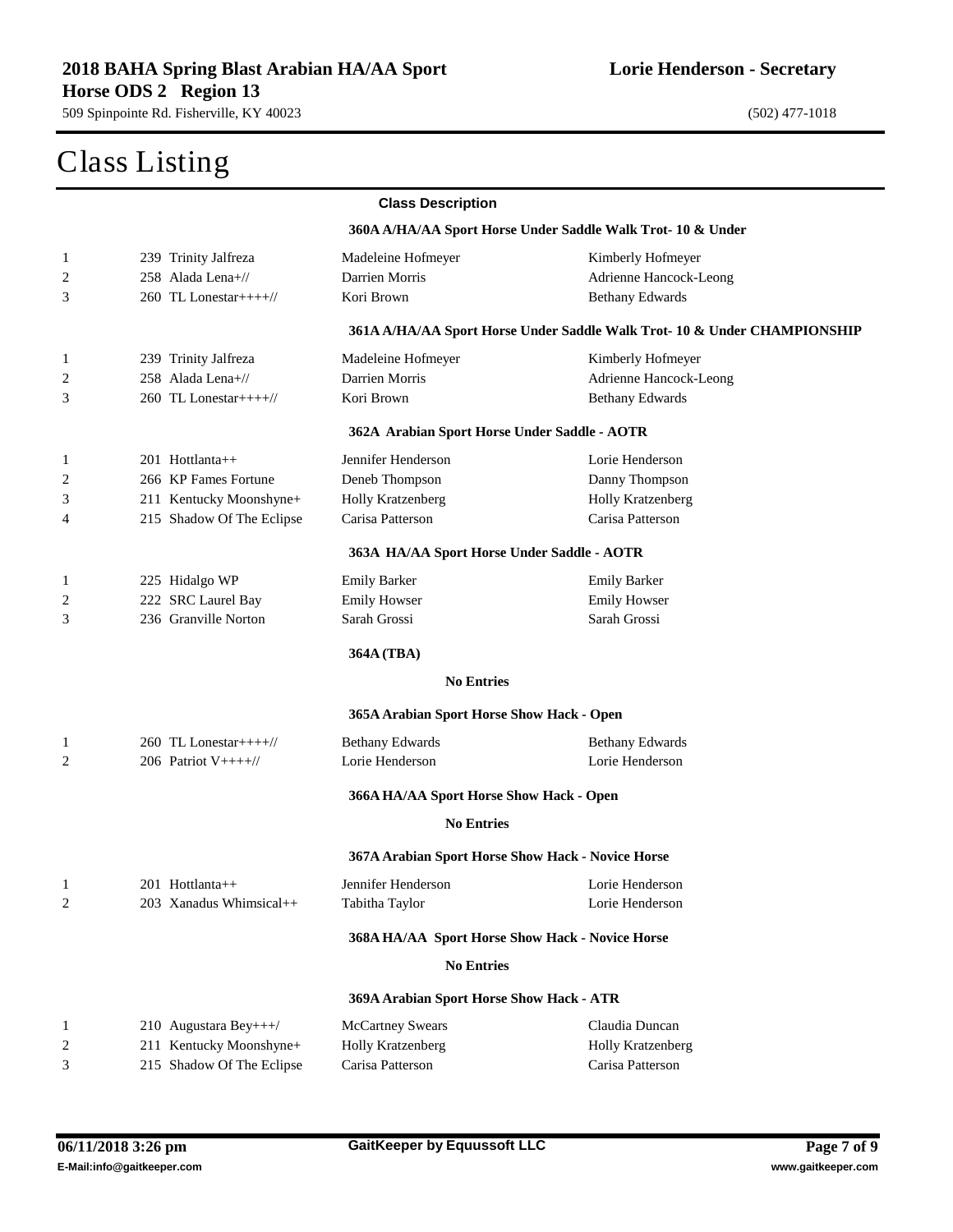|                                        |                           | <b>Class Description</b>                                  |                                                                         |  |
|----------------------------------------|---------------------------|-----------------------------------------------------------|-------------------------------------------------------------------------|--|
| 370A HA/AA Sport Horse Show Hack - ATR |                           |                                                           |                                                                         |  |
| 1                                      | 222 SRC Laurel Bay        | <b>Emily Howser</b>                                       | <b>Emily Howser</b>                                                     |  |
|                                        |                           |                                                           | 371A (TBA) Arabian Sport Horse Under Saddle - Junior Horse CHAMPIONSHIP |  |
| 1                                      | 209 Get Rhythm HW         | Lorie Henderson                                           | Julian McPeak                                                           |  |
|                                        |                           | 372A Arabian Sport Horse Under Saddle AOTR - CHAMPIONSHIP |                                                                         |  |
| 1                                      | $201$ Hottlanta++         | Jennifer Henderson                                        | Lorie Henderson                                                         |  |
| 2                                      | 211 Kentucky Moonshyne+   | Holly Kratzenberg                                         | Holly Kratzenberg                                                       |  |
|                                        | 215 Shadow Of The Eclipse | Carisa Patterson                                          | Carisa Patterson                                                        |  |
|                                        |                           | 373A HA/AA Sport Horse Under Saddler AOTR - CHAMPIONSHIP  |                                                                         |  |
| -1                                     | 225 Hidalgo WP            | <b>Emily Barker</b>                                       | <b>Emily Barker</b>                                                     |  |
| 2                                      | 222 SRC Laurel Bay        | <b>Emily Howser</b>                                       | <b>Emily Howser</b>                                                     |  |
| 3                                      | 236 Granville Norton      | Sarah Grossi                                              | Sarah Grossi                                                            |  |
|                                        |                           | 374A Arabian Sport Horse Under Saddle - CHAMPIONSHIP      |                                                                         |  |
| 1                                      | 260 TL Lonestar++++//     | <b>Bethany Edwards</b>                                    | <b>Bethany Edwards</b>                                                  |  |
|                                        |                           | 375A HA/AA Sport Horse Under Saddle - CHAMPIONSHIP        |                                                                         |  |
| 1                                      | 225 Hidalgo WP            | <b>Emily Barker</b>                                       | <b>Emily Barker</b>                                                     |  |
| 2                                      | 259 SRC Kiss Me Goodnight | <b>Bethany Edwards</b>                                    | Carmela or Aundrea Ryan-Thompson,<br>RyanTipton                         |  |
| 3                                      | 236 Granville Norton      | Sarah Grossi                                              | Sarah Grossi                                                            |  |
|                                        |                           | 376A Arabian Sport Horse Under Saddle ATR - CHAMPIONSHIP  |                                                                         |  |
| 1                                      | 204 Just Breezin By+++/   | <b>Brinley Swears</b>                                     | Lorie Henderson                                                         |  |
|                                        |                           | 377A HA/AA Sport Horse Under Saddle ATR - CHAMPIONSHIP    |                                                                         |  |
| 1                                      | 236 Granville Norton      | Sarah Grossi                                              | Sarah Grossi                                                            |  |
|                                        |                           | 378A Arabian Sport Horse Under Saddle JTR - CHAMPIONSHIP  |                                                                         |  |
| 1                                      | 203 Xanadus Whimsical++   | Grace Garr                                                | Lorie Henderson                                                         |  |
| 2                                      | 206 Patriot $V++++$       | <b>Brinley Swears</b>                                     | Lorie Henderson                                                         |  |
| 3                                      | 210 Augustara Bey+++/     | <b>McCartney Swears</b>                                   | Claudia Duncan                                                          |  |
| 4                                      | 260 TL Lonestar++++//     | Dallas Bonnett                                            | <b>Bethany Edwards</b>                                                  |  |
|                                        |                           | 379A HA/AA Sport Horse Under Saddle JTR - CHAMPIONSHIP    |                                                                         |  |
|                                        |                           | <b>No Entries</b>                                         |                                                                         |  |
|                                        |                           | 380A Arabian Sport Horse Show Hack - CHAMPIONSHIP         |                                                                         |  |
| $\mathbf{1}$                           | 260 TL Lonestar++++//     | <b>Bethany Edwards</b>                                    | <b>Bethany Edwards</b>                                                  |  |
| 2                                      | 203 Xanadus Whimsical++   | Tabitha Taylor                                            | Lorie Henderson                                                         |  |